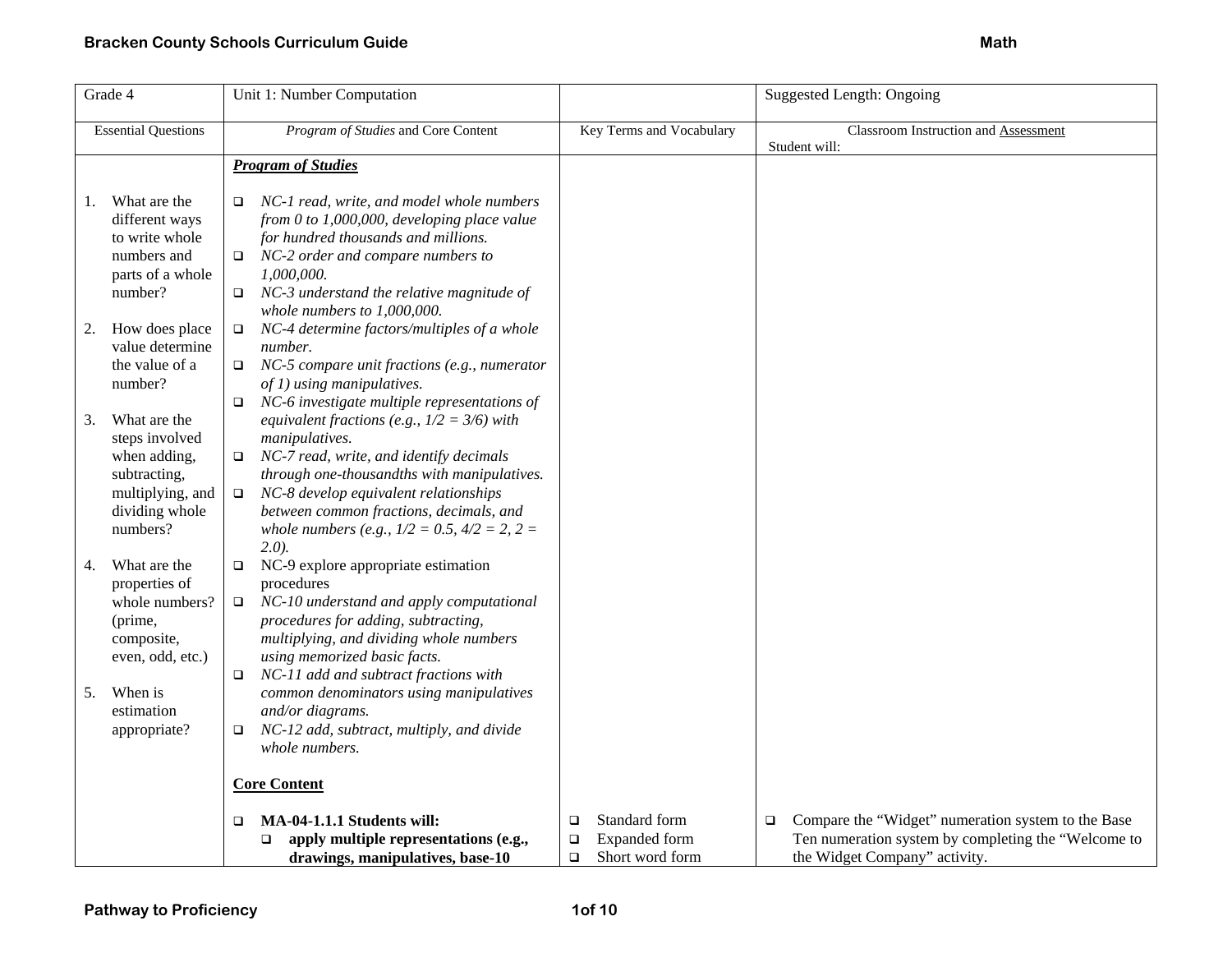| Grade 4                    | Unit 1: Number Computation                                                                                                                                                                                                                                                                                                                                                                                                                                                                                                                                                                                                                                       |                                                                                                                                                                                               | <b>Suggested Length: Ongoing</b>                                                                                                                                                                                                                                                                                                                                                                                                                                                                                                   |
|----------------------------|------------------------------------------------------------------------------------------------------------------------------------------------------------------------------------------------------------------------------------------------------------------------------------------------------------------------------------------------------------------------------------------------------------------------------------------------------------------------------------------------------------------------------------------------------------------------------------------------------------------------------------------------------------------|-----------------------------------------------------------------------------------------------------------------------------------------------------------------------------------------------|------------------------------------------------------------------------------------------------------------------------------------------------------------------------------------------------------------------------------------------------------------------------------------------------------------------------------------------------------------------------------------------------------------------------------------------------------------------------------------------------------------------------------------|
| <b>Essential Questions</b> | Program of Studies and Core Content                                                                                                                                                                                                                                                                                                                                                                                                                                                                                                                                                                                                                              | Key Terms and Vocabulary                                                                                                                                                                      | Classroom Instruction and Assessment<br>Student will:                                                                                                                                                                                                                                                                                                                                                                                                                                                                              |
|                            | blocks, number lines, expanded form,<br>symbols) to represent whole numbers<br>$(0 to 99,999)$ :<br>apply multiple representations (e.g.,<br>$\Box$<br>drawings, manipulatives, base-10<br>blocks, number lines, expanded form,<br>symbols) to describe commonly used<br>fractions through tenths and decimals<br>through hundredths;<br>apply these numbers to represent real-<br>$\Box$<br>world problems and<br>explain how the base 10 number<br>$\Box$<br>system relates to place value. DOK 2<br>MA-04-1.1.2 Students will read, write, and<br>□<br>rename whole numbers, fractions, and<br>decimals and apply to real-world and<br>mathematical problems. | Word form<br>$\Box$<br>$\Box$<br>Place value<br>Whole numbers<br>$\Box$                                                                                                                       | Model the place value up to hundred millions by using<br>$\Box$<br>themselves as numbers to make the biggest or smallest<br>number possible.<br>Design a fraction flag to illustrate a fraction of their<br>$\Box$<br>choice such as 1/4. The flag will be divided into fourths<br>and will be given a title (Land of $\frac{1}{4}$ ).<br>Create a paper ice cream sundae. They will use<br>$\Box$<br>"scoops" of their choice to create a sundae and will<br>identify their "ingredients" by listing them in fractional<br>terms. |
|                            | MA-04-1.1.3 Students will compare $\langle \langle , \rangle$ ,<br>$\Box$<br>$=$ ) and order whole numbers and compare<br>commonly used fractions and decimals and<br>explain the relationships (equivalence,<br>order) between and among them. DOK 2                                                                                                                                                                                                                                                                                                                                                                                                            | Compare<br>$\Box$<br>Least<br>$\Box$<br>Greatest<br>$\Box$<br>$\Box$<br>Order                                                                                                                 | Compare fractions of 1/3 and 1/6 to determine which<br>$\Box$<br>would be the better part of a sandwich by completing an<br>Open Response "Submarine Sandwich" (CATS like<br>assessment)                                                                                                                                                                                                                                                                                                                                           |
|                            | MA-04-1.2.1Students will apply and<br>$\Box$<br>describe appropriate strategies for<br>estimating quantities of objects and<br>computational results. DOK 2                                                                                                                                                                                                                                                                                                                                                                                                                                                                                                      | Estimate<br>□<br>Exact amount<br>$\Box$                                                                                                                                                       |                                                                                                                                                                                                                                                                                                                                                                                                                                                                                                                                    |
|                            | MA-04-1.3.1 Students will analyze real-<br>□<br>world problems to identify the appropriate<br>representations using mathematical<br>operations, and will apply operations to<br>solve real-world problems with the<br>following constraints:<br>add and subtract whole numbers with<br>$\Box$                                                                                                                                                                                                                                                                                                                                                                    | Associative property<br>$\Box$<br>Sums<br>$\Box$<br>Differences<br>$\Box$<br>Expression<br>$\Box$<br>Equation<br>$\Box$<br>Inequality<br>$\Box$<br>$\Box$<br>Product<br>Fact family<br>$\Box$ | Create three and four digit addition and subtraction<br>$\Box$<br>problems using dice and will solve those problems.<br>Practice addition using mental math by playing game<br>$\Box$<br>"Four in a Row."<br>Practice addition of money by playing "Dollar Dunk"<br>$\Box$<br>game.<br>Classify numbers to identify prime and composite<br>$\Box$<br>numbers of 31-40.                                                                                                                                                             |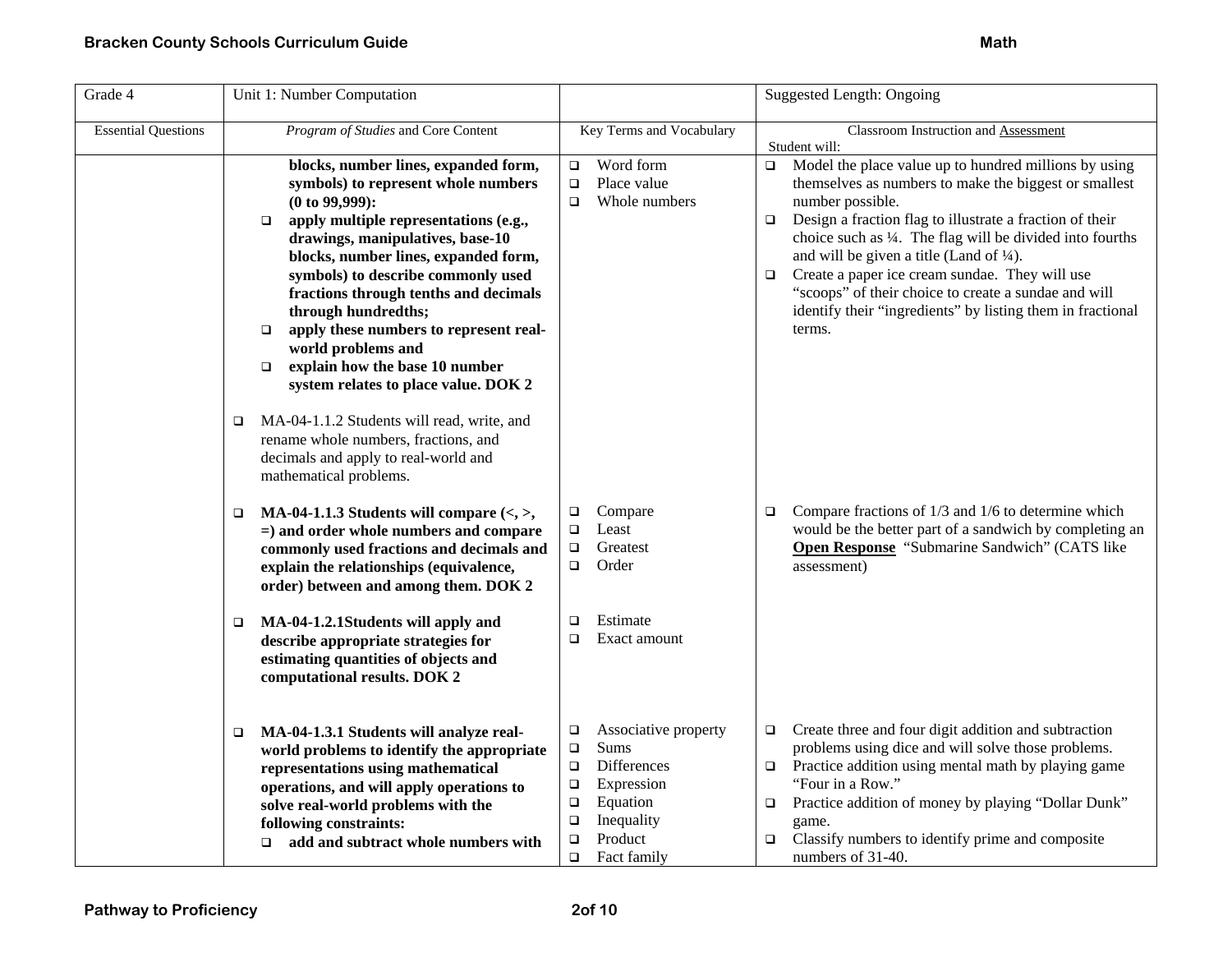| Grade 4                    | Unit 1: Number Computation                                                                                                                                                                                                                                                                                                                                                   |                                                                                                                                                                                                               | <b>Suggested Length: Ongoing</b>                                                                                                                                            |
|----------------------------|------------------------------------------------------------------------------------------------------------------------------------------------------------------------------------------------------------------------------------------------------------------------------------------------------------------------------------------------------------------------------|---------------------------------------------------------------------------------------------------------------------------------------------------------------------------------------------------------------|-----------------------------------------------------------------------------------------------------------------------------------------------------------------------------|
| <b>Essential Questions</b> | Program of Studies and Core Content                                                                                                                                                                                                                                                                                                                                          | Key Terms and Vocabulary                                                                                                                                                                                      | Classroom Instruction and Assessment<br>Student will:                                                                                                                       |
|                            | four digits or less;<br>multiply whole numbers of two digits<br>$\Box$<br>or less;<br>divide whole numbers with three digits<br>$\Box$<br>or less by single-digit divisors (with or<br>without remainders);<br>add and subtract fractions with like<br>□<br>denominators less than or equal to 10<br>and<br>add and subtract decimals through<br>$\Box$<br>hundredths. DOK 2 | Dividend<br>$\Box$<br>Divisor<br>$\Box$<br>$\Box$<br><b>Ouotient</b><br>Remainder<br>$\Box$<br>Prime number<br>$\Box$<br>Composite number<br>$\Box$<br>Distributive property<br>$\Box$<br>Divisible<br>$\Box$ |                                                                                                                                                                             |
|                            | MA-04-1.3.2 Students will skip-count<br>❏<br>forward and backward by 2s, 3s, 4s, 5s, 10s,<br>20s, 25s, 50s, 100s, 1,000s and 10,000s.                                                                                                                                                                                                                                        | Factor<br>$\Box$<br>Multiples<br>$\Box$                                                                                                                                                                       | Prove the correctness of adding even numbers together<br>$\Box$<br>will make an even sum and adding two odd numbers                                                         |
|                            | MA-04-1.5.1Students will identify and<br>❏<br>determine odd numbers, even numbers,<br>and multiples of a number and factors of a<br>number and will apply these numbers to                                                                                                                                                                                                   | Even<br>$\Box$<br>Odd<br>$\Box$                                                                                                                                                                               | together will make an odd sum by completing an Open<br><b>Response</b> "Even and Odd Computations" (CATS-<br>like assessment)                                               |
|                            | solve real-world problems. DOK 2<br>MA-04-1.5.2 Students will use the<br>$\Box$<br>commutative properties of addition and<br>multiplication, the associative properties of<br>addition and multiplication, the identity<br>properties of addition and multiplication and<br>the zero property of multiplication in written<br>and mental computation.                        | Zero property<br>$\Box$<br>Commutative property<br>$\Box$<br>Property of one<br>$\Box$                                                                                                                        | Construct a step book to introduce and define the<br>$\Box$<br>properties of addition and multiplication.<br>Develop flap books to practice multiplication facts.<br>$\Box$ |

| Grade 4                    | Unit 2: Geometry/Measurement                      |                          | Suggested Length: Ongoing            |
|----------------------------|---------------------------------------------------|--------------------------|--------------------------------------|
|                            |                                                   |                          |                                      |
| <b>Essential Questions</b> | <i>Program of Studies</i> and Core Content        | Key Terms and Vocabulary | Classroom Instruction and Assessment |
|                            |                                                   |                          | Student will:                        |
|                            | <b>Program of Studies</b>                         |                          |                                      |
|                            |                                                   |                          |                                      |
| What's the                 | GM-1 analyze structures of geometric figures<br>□ |                          |                                      |
| difference                 | (e.g., points, rays, lines, segments,             |                          |                                      |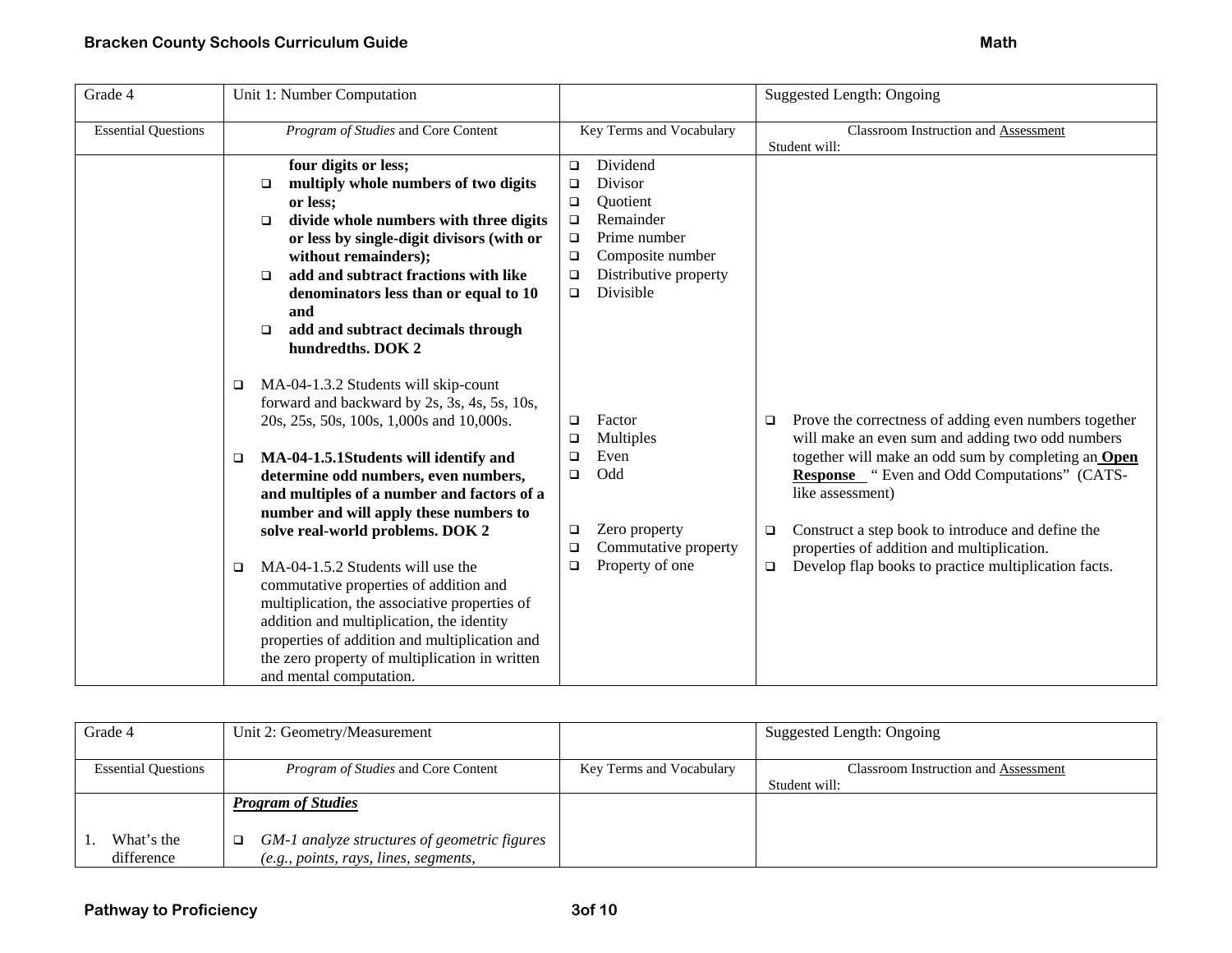| Grade 4                                                                                               | Unit 2: Geometry/Measurement                                                                                                                                                                                                                                           |                                                                                                                                                                                                               | <b>Suggested Length: Ongoing</b>                                                                                                                                                                                                                                                                                                                                                                                                                                                   |
|-------------------------------------------------------------------------------------------------------|------------------------------------------------------------------------------------------------------------------------------------------------------------------------------------------------------------------------------------------------------------------------|---------------------------------------------------------------------------------------------------------------------------------------------------------------------------------------------------------------|------------------------------------------------------------------------------------------------------------------------------------------------------------------------------------------------------------------------------------------------------------------------------------------------------------------------------------------------------------------------------------------------------------------------------------------------------------------------------------|
| <b>Essential Questions</b>                                                                            | Program of Studies and Core Content                                                                                                                                                                                                                                    | Key Terms and Vocabulary                                                                                                                                                                                      | Classroom Instruction and Assessment<br>Student will:                                                                                                                                                                                                                                                                                                                                                                                                                              |
| between a line<br>and a line<br>segment?                                                              | perpendicular lines, parallel lines, angles).<br>$GM-2$ investigate geometric relationship (e.g.,<br>$\Box$<br>similarity, congruence) through<br>manipulatives and drawings.                                                                                          |                                                                                                                                                                                                               |                                                                                                                                                                                                                                                                                                                                                                                                                                                                                    |
| What are the<br>2.<br>different types<br>of lines?                                                    | GM-3 compare and explore non-standard<br>$\Box$<br>units for measuring angles.<br>GM-4 relate time to days, weeks, months, and<br>$\Box$<br>years.                                                                                                                     |                                                                                                                                                                                                               |                                                                                                                                                                                                                                                                                                                                                                                                                                                                                    |
| What are the<br>3.<br>four types of<br>angles?                                                        | GM-5 add and subtract time.<br>$\Box$<br>GM-6 read and record temperatures to the<br>□<br>nearest degree.<br>GM-7 measure and find area and perimeter<br>$\Box$                                                                                                        |                                                                                                                                                                                                               |                                                                                                                                                                                                                                                                                                                                                                                                                                                                                    |
| What is a<br>4.<br>polygon?<br>Describe the<br>different types<br>based on the<br>number of<br>sides. | of a rectangle.<br>GM-8 measure and find perimeter of<br>$\Box$<br>regular/irregular shapes; and measure and<br>find the area of rectangle.<br>GM-9 exchange units (e.g., linear, volume,<br>□<br>mass) within a measurement system (e.g., $2$<br>$feet = 24$ inches). |                                                                                                                                                                                                               |                                                                                                                                                                                                                                                                                                                                                                                                                                                                                    |
| 5.<br>What are the<br>attributes of<br>two-                                                           | <b>Core Content</b><br>MA-04-3.1.1Students will describe and<br>$\Box$                                                                                                                                                                                                 | Point<br>$\Box$                                                                                                                                                                                               | Explore the creation of ordered pairs by reading about a<br>$\Box$                                                                                                                                                                                                                                                                                                                                                                                                                 |
| dimensional and<br>three-<br>dimensional<br>shapes?                                                   | provide examples of basic geometric<br>elements and terms [points, segments, lines<br>(perpendicular, parallel, intersecting), rays,<br>angles [acute, right, obtuse], sides, edges,<br>faces, bases, vertices], and will apply these                                  | Ordered pair<br>$\Box$<br>Coordinates<br>$\Box$<br>Line<br>$\Box$<br>Line Segment<br>$\Box$<br>Intersecting<br>$\Box$                                                                                         | math myth in the book The Fly on the Ceiling by Julie<br>Glass.<br>Create a giant replica of a spider's web to identify and<br>$\Box$<br>name different types of lines and line segments and rays.<br>Identify parallel lines within printed capital letters,<br>$\Box$                                                                                                                                                                                                            |
| What does<br>6.<br>symmetrical<br>mean?                                                               | elements to solve real-world and<br>mathematical problems. DOK 2                                                                                                                                                                                                       | Perpendicular<br>$\Box$<br>Parallel<br>$\Box$<br>Ray<br>$\Box$<br>Angle<br>$\Box$<br>Right angle<br>$\Box$<br>Acute angle<br>$\Box$<br>Obtuse angle<br>$\Box$<br>Straight angle<br>$\Box$<br>Vertex<br>$\Box$ | shapes and pictures from magazines.<br>Form line segments, rays, perpendicular lines and<br>$\Box$<br>parallel lines with their arms. Students will then create a<br>booklet with illustrations and definitions of these terms.<br>Explore and identify parts of rays by creating rays with<br>$\Box$<br>yarn and an arrow card.<br>Create the 4 types of angles with arms (elbow to fingers)<br>$\Box$<br>and with pipe cleaners after students hear "The Three<br>Angles" story. |
|                                                                                                       | MA-04-3.1.2 Students will describe and<br>$\Box$<br>provide examples of basic two-dimensional                                                                                                                                                                          | Polygons<br>$\Box$<br>Sides<br>$\Box$                                                                                                                                                                         | Review geometric terms covered thus far with a<br>$\Box$<br>PowerPoint and Kinesthetically with hand movements.                                                                                                                                                                                                                                                                                                                                                                    |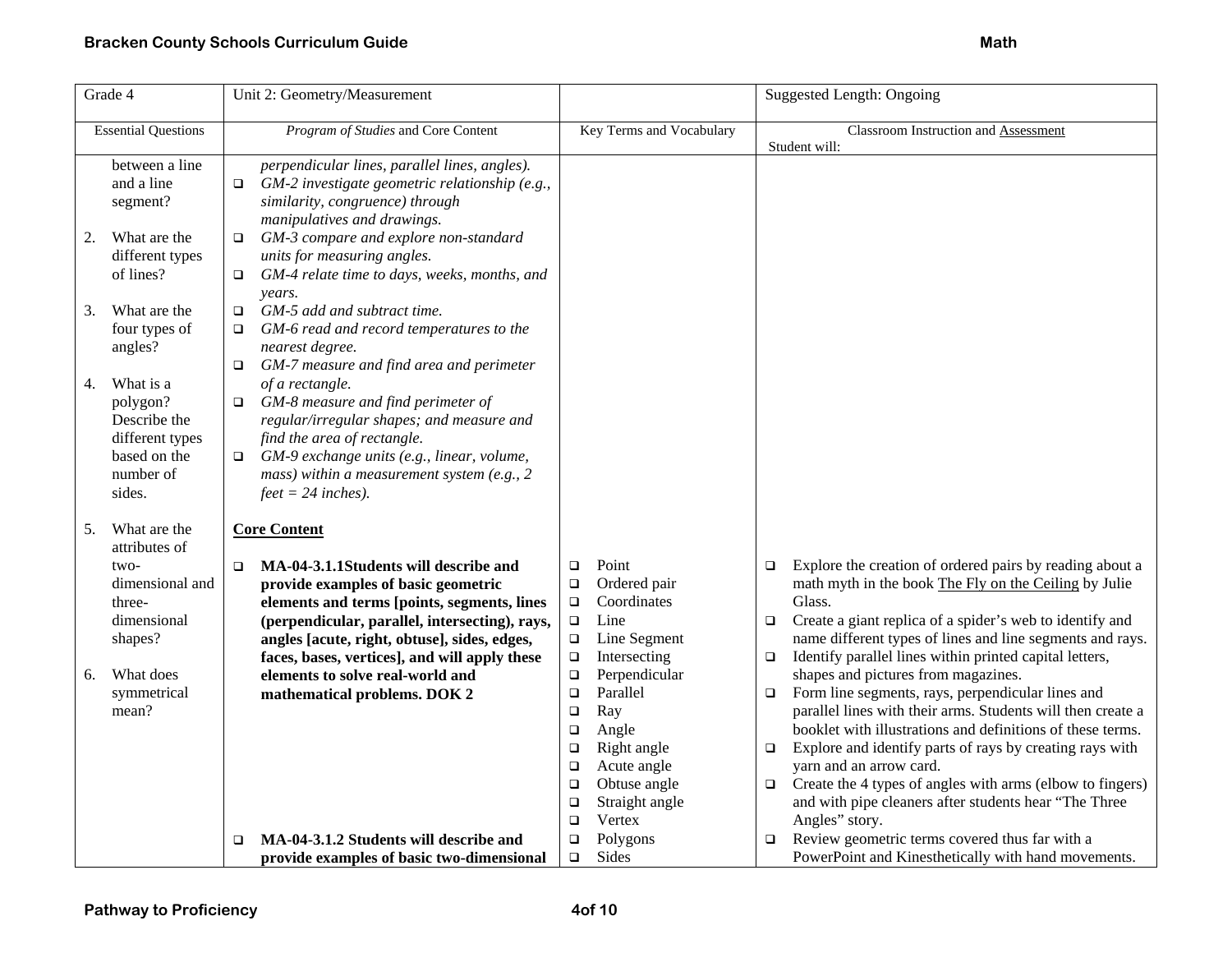| Grade 4                    | Unit 2: Geometry/Measurement                            |                                | <b>Suggested Length: Ongoing</b>                                  |
|----------------------------|---------------------------------------------------------|--------------------------------|-------------------------------------------------------------------|
| <b>Essential Questions</b> | Program of Studies and Core Content                     | Key Terms and Vocabulary       | Classroom Instruction and Assessment                              |
|                            |                                                         |                                | Student will:                                                     |
|                            | shapes [circles, triangles (right,                      | Quadrilateral<br>$\Box$        | Create polygons with toothpicks and geoboards. After<br>$\Box$    |
|                            | equilateral), squares, rectangles,                      | Parallelogram<br>$\Box$        | being introduced by hearing the book, The Greedy                  |
|                            | trapezoids, rhombuses, pentagons,                       | Trapezoid<br>$\Box$            | Triangle, by Marilyn Burns.                                       |
|                            | hexagons, octagons], and will apply these               | Squares<br>$\Box$              | Explore polygons with tangram puzzles after hearing<br>$\Box$     |
|                            | shapes to solve real-world and                          | Rectangles<br>$\Box$           | Grandfather Tang's Story by Ann Tompert. Students                 |
|                            | mathematical problems. DOK 2                            | Circles<br>$\Box$              | will recreate the pictures shown in the story with                |
|                            |                                                         | Triangles<br>$\Box$            | tangram pieces.                                                   |
|                            | MA-04-3.1.3 Students will describe and<br>$\Box$        | Rhombus<br>$\Box$              | Explore Types of Triangles and concepts of Similarity<br>$\Box$   |
|                            | provide examples of basic three-                        | Pentagon<br>$\Box$             | and Congruency by comparing shapes on the overhead.               |
|                            | dimensional objects (spheres, cones,                    | Hexagon<br>$\Box$              | Sort and classify shapes as either symmetrical or not<br>$\Box$   |
|                            | cylinders, pyramids, cubes, triangular and              | Octagon<br>$\Box$              | symmetrical.                                                      |
|                            | rectangular prisms), and will apply the                 | Right triangle<br>$\Box$       | Explore the concept of symmetry by giving each student<br>$\Box$  |
|                            | attributes to solve real-world and                      | Equilateral triangle<br>$\Box$ | a capital letter cut by the Ellison machine. Students will        |
|                            | mathematical problems. DOK 2                            | Congruent<br>$\Box$            | classify his/her letter as symmetrical of not symmetrical.        |
|                            |                                                         | Similar<br>$\Box$              | Students will then classify the symmetrical letters as            |
|                            | MA-04-3.1.4 Students will explore two-<br>$\Box$        | Line symmetry<br>❏             | vertically or horizontally symmetrical or both.                   |
|                            | dimensional representations of three-                   | Line of symmetry<br>$\Box$     | Explore lines of symmetry with mirrors.<br>$\Box$                 |
|                            | dimensional objects (nets).                             | Edges<br>$\Box$                | Construct three-dimensional shapes with clay and<br>$\Box$        |
|                            |                                                         | $\Box$<br>Faces                | toothpicks after being introduced to the concept with a           |
|                            | MA-04-3.1.5 Students will identify and<br>$\Box$        | Vertices<br>$\Box$             | PowerPoint presentation. Students will also search for            |
|                            | describe congruent and similar figures in real-         | <b>Nets</b><br>$\Box$          | and identify three-dimensional shapes in our classroom            |
|                            | world and mathematical problems.                        | Cubes<br>$\Box$                | and in the real world. Students will hear the story flat          |
|                            |                                                         | Cone<br>$\Box$                 | Stanley, by Jeff Brown to learn the difference between            |
|                            | MA-04-3.2.1 Students will describe and<br>$\Box$        | Sphere<br>$\Box$               | two- and three- dimensional shapes.                               |
|                            | provide examples of line symmetry in real-              | $\Box$<br>Cylinder             | Identify the faces, edges, and vertices of the three-<br>$\Box$   |
|                            | world and mathematical problems or will                 | $\Box$<br>Square pyramid       | dimensional models students constructed. Faces and                |
|                            | apply one line of symmetry to construct a               | $\Box$<br>Triangular pyramid   | edges will be counted and identified by shape or type.            |
|                            | simple geometric design. DOK 2                          | Rectangular prism<br>$\Box$    | Identify nets for each type of three-dimensional shape<br>$\Box$  |
|                            |                                                         | Triangular prism<br>$\Box$     | (except sphere). Students will then construct shapes              |
|                            | MA-04-3.2.2 Students will identify basic two-<br>$\Box$ | Two-dimensional<br>$\Box$      | from nets.                                                        |
|                            | dimensional shapes in different orientations            | $\Box$<br>Three-dimensional    |                                                                   |
|                            | using 90° rotations (turns) around a point of           | $\Box$<br>Slides               |                                                                   |
|                            | rotation, reflections (flips), and translations         | $\Box$<br>Flips                |                                                                   |
|                            | (slides) within a plane.                                | Turns<br>$\Box$                | <b>Assessment</b>                                                 |
|                            |                                                         |                                | $CATS - like multiple - choice test covering concepts:$<br>$\Box$ |
|                            | MA-04-3.3.1 Students will identify and<br>□             |                                | Points<br>$\Box$                                                  |
|                            | graph ordered pairs on a positive                       |                                | $\Box$<br>Line segment                                            |
|                            | coordinate system scaled by ones or locate              |                                | Line<br>$\Box$                                                    |
|                            |                                                         |                                | Parallel<br>$\Box$                                                |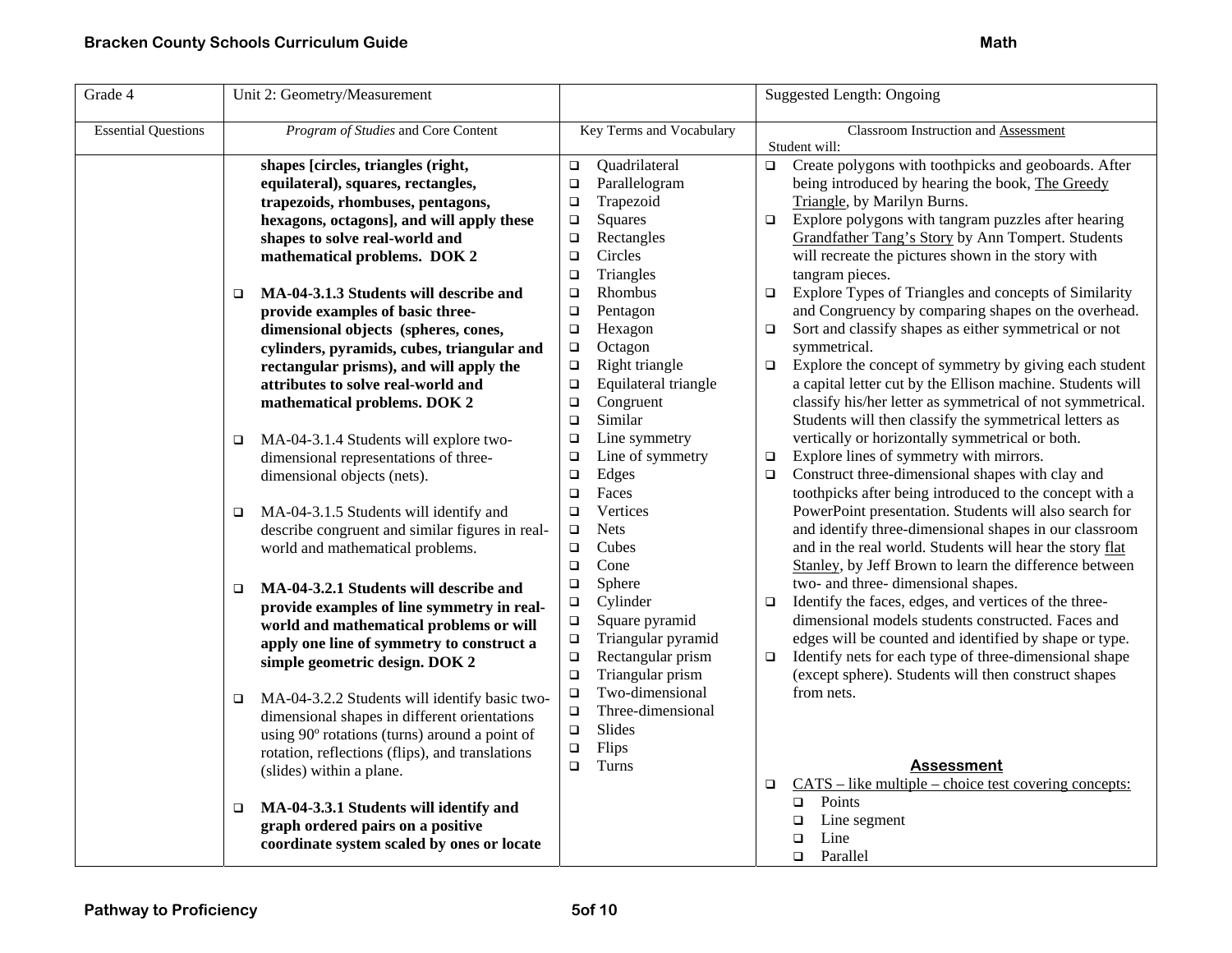| Grade 4                    | Unit 2: Geometry/Measurement                                                                                                                                                                                                                                                                                                                                                                                                                                                                                                                                                                                                                                                                                                                                                                                                                                                                                                                                                                                                                                                                                                                                                                                                                                   |                                                                                                                                                                                                                                                                                                                                                                                                                                          | <b>Suggested Length: Ongoing</b>                                                                                                                                                                                                                                                                                                                                                                                                                                                          |  |  |  |
|----------------------------|----------------------------------------------------------------------------------------------------------------------------------------------------------------------------------------------------------------------------------------------------------------------------------------------------------------------------------------------------------------------------------------------------------------------------------------------------------------------------------------------------------------------------------------------------------------------------------------------------------------------------------------------------------------------------------------------------------------------------------------------------------------------------------------------------------------------------------------------------------------------------------------------------------------------------------------------------------------------------------------------------------------------------------------------------------------------------------------------------------------------------------------------------------------------------------------------------------------------------------------------------------------|------------------------------------------------------------------------------------------------------------------------------------------------------------------------------------------------------------------------------------------------------------------------------------------------------------------------------------------------------------------------------------------------------------------------------------------|-------------------------------------------------------------------------------------------------------------------------------------------------------------------------------------------------------------------------------------------------------------------------------------------------------------------------------------------------------------------------------------------------------------------------------------------------------------------------------------------|--|--|--|
| <b>Essential Questions</b> | Program of Studies and Core Content                                                                                                                                                                                                                                                                                                                                                                                                                                                                                                                                                                                                                                                                                                                                                                                                                                                                                                                                                                                                                                                                                                                                                                                                                            | Key Terms and Vocabulary                                                                                                                                                                                                                                                                                                                                                                                                                 | Classroom Instruction and Assessment                                                                                                                                                                                                                                                                                                                                                                                                                                                      |  |  |  |
|                            | points on a grid. DOK 2                                                                                                                                                                                                                                                                                                                                                                                                                                                                                                                                                                                                                                                                                                                                                                                                                                                                                                                                                                                                                                                                                                                                                                                                                                        | Inch<br>$\Box$<br>Half inch<br>$\Box$                                                                                                                                                                                                                                                                                                                                                                                                    | Student will:<br>Intersecting<br>$\Box$<br>Perpendicular<br>$\Box$                                                                                                                                                                                                                                                                                                                                                                                                                        |  |  |  |
|                            | MA-04-2.1.1 Students will apply standard<br>$\Box$<br>units to measure length (to the nearest<br>quarter-inch or the nearest centimeter) and<br>to determine:<br>weight (ounce, pound; gram,<br>$\Box$<br>kilogram);<br>perimeter;<br>$\Box$<br>area (figures that can be divided into<br>$\Box$<br>rectangular shapes);<br>time (nearest five minutes) and<br>$\Box$<br>temperature (Fahrenheit and Celsius).<br>$\Box$<br>DOK <sub>2</sub><br>MA-04-2.1.2 Students will choose and use<br>$\Box$<br>appropriate tools (e.g., thermometer, scales,<br>balances, clock, meter stick, yardstick, ruler)<br>for specific measurement tasks.<br>MA-04-2.1.3 Students will use nonstandard<br>$\Box$<br>and standard units of measurement to identify<br>measurable attributes of an object (length and<br>width) using appropriate units of<br>measurement.<br>MA-04-2.1.4 Students will use measurements<br>□<br>to describe and compare attributes of objects<br>to include length (in, ft, yd, mile; cm, m, km),<br>width, height, money (cost), temperature and<br>weight (oz, lb, ton; g, kg) and sort objects and<br>compare attributes.<br>MA-04-2.1.5 Students will use nonstandard<br>□<br>and standard units to measure angles (as<br>compared to 90°). | Quarter inch<br>$\Box$<br>Perimeter<br>$\Box$<br>Capacity<br>$\Box$<br>Weight<br>$\Box$<br>Customary units<br>$\Box$<br>Centimeter<br>$\Box$<br>Millimeter<br>$\Box$<br>Metric system<br>$\Box$<br>Decimeter<br>$\Box$<br>Meters<br>$\Box$<br>Kilometers<br>$\Box$<br>Milliliter<br>$\Box$<br>Liter<br>$\Box$<br>Gram<br>$\Box$<br>Kilogram<br>$\Box$<br>Degrees Fahrenheit<br>$\Box$<br>Negative<br>$\Box$<br>Degrees Celsius<br>$\Box$ | Ray<br>$\Box$<br>Angle<br>□<br>Side and vertex<br>$\Box$<br>4 types of angles<br>$\Box$<br>Types of Polygons<br>$\Box$<br>Classifying triangles<br>$\Box$<br>$CATS - like multiple - choice test covering concepts:$<br>$\Box$<br>Congruency<br>$\Box$<br>Similarity<br>$\Box$<br>Slides, flips and turns<br>$\Box$<br>Lines of symmetry<br>$\Box$<br>3-dimensional shapes<br>$\Box$<br>Open Response: "The Gold Key Company"<br>$\Box$<br>Open Response: "The Symmetry Poster"<br>$\Box$ |  |  |  |
|                            | MA-04-2.1.6 Students will estimate weight,<br>▫                                                                                                                                                                                                                                                                                                                                                                                                                                                                                                                                                                                                                                                                                                                                                                                                                                                                                                                                                                                                                                                                                                                                                                                                                |                                                                                                                                                                                                                                                                                                                                                                                                                                          |                                                                                                                                                                                                                                                                                                                                                                                                                                                                                           |  |  |  |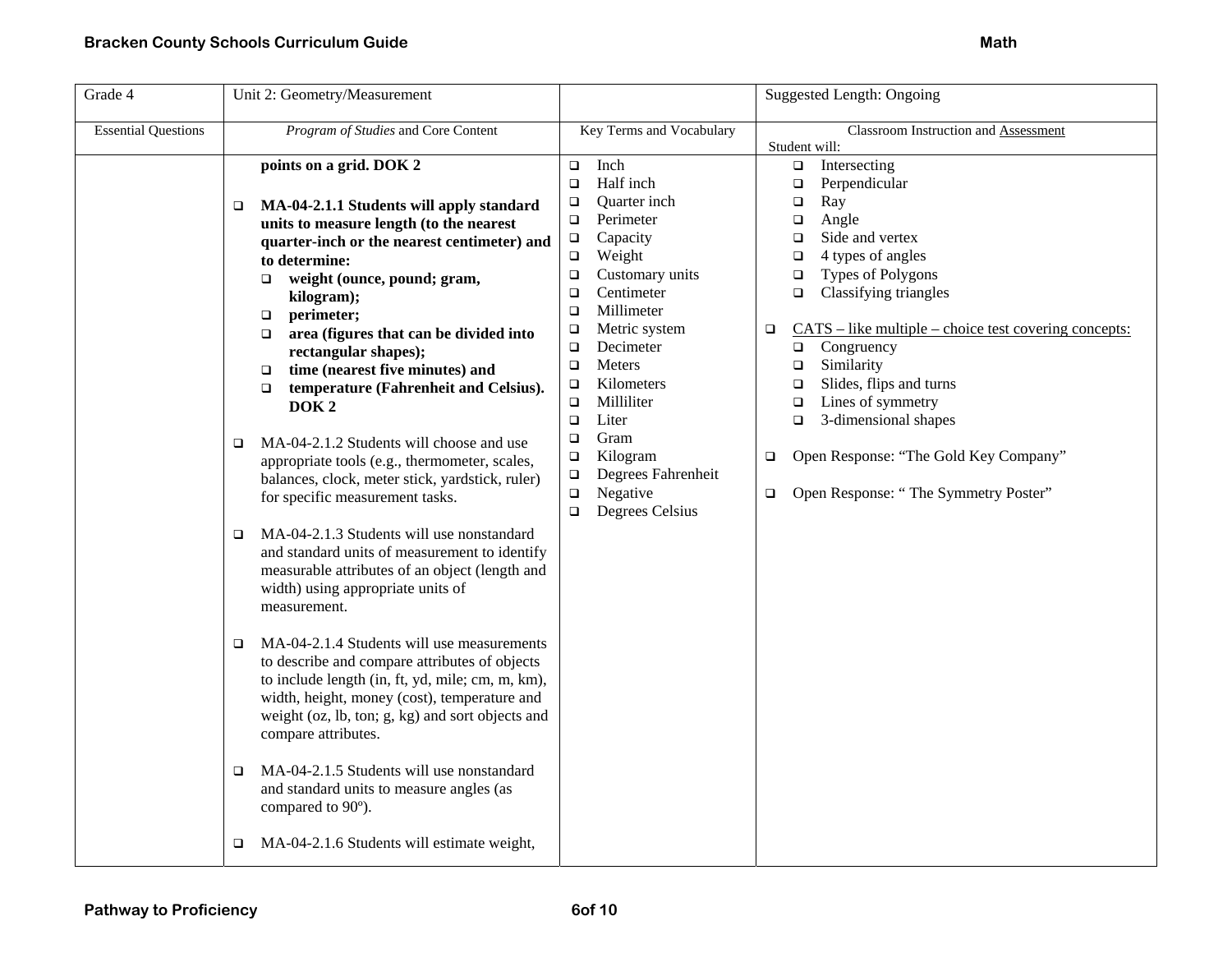| Grade 4                    | Unit 2: Geometry/Measurement                                                                                                                                                                                                                                                                                                            |                          | <b>Suggested Length: Ongoing</b>                                                                                                                                                                  |
|----------------------------|-----------------------------------------------------------------------------------------------------------------------------------------------------------------------------------------------------------------------------------------------------------------------------------------------------------------------------------------|--------------------------|---------------------------------------------------------------------------------------------------------------------------------------------------------------------------------------------------|
| <b>Essential Questions</b> | Program of Studies and Core Content                                                                                                                                                                                                                                                                                                     | Key Terms and Vocabulary | Classroom Instruction and Assessment<br>Student will:                                                                                                                                             |
|                            | length, perimeter, area, angle measures and<br>time using appropriate units of measurement.                                                                                                                                                                                                                                             |                          |                                                                                                                                                                                                   |
|                            | MA-04-2.2.1 Students will describe, define,<br>$\Box$<br>give examples of and use to solve real-world<br>and mathematical problems nonstandard and<br>standard (U.S. Customary, metric) units of<br>measurement (e.g., weight - oz., lbs., tons, g,<br>kg; length - in., ft., yd., mile, cm, m, km; area<br>in square units) and money. |                          |                                                                                                                                                                                                   |
|                            | MA-04-2.2.2 Students will determine elapsed<br>$\Box$<br>time to the nearest quarter hours.                                                                                                                                                                                                                                             |                          |                                                                                                                                                                                                   |
|                            | MA-04-2.2.3 Students will convert units<br>$\Box$<br>within the same measurement system,<br>including money, time (seconds, minutes,<br>hours, days, weeks, months, years), weight<br>(ounces, pounds), and length (inches, feet,<br>yards). DOK 1                                                                                      |                          |                                                                                                                                                                                                   |
|                            |                                                                                                                                                                                                                                                                                                                                         |                          |                                                                                                                                                                                                   |
|                            |                                                                                                                                                                                                                                                                                                                                         |                          | Design a snowman using \$25.00 and weight of fifty<br>$\Box$<br>pounds. The students are given a price list with weight<br>for each snowman item. (e.g. snowballs, carrots, arms,<br>scarf, etc.) |
|                            |                                                                                                                                                                                                                                                                                                                                         |                          | Complete Open-Response Question (CATS like<br>$\Box$<br>assessment) to determine which jobs would need to be<br>completed to earn money to purchase a basketball.                                 |
|                            |                                                                                                                                                                                                                                                                                                                                         |                          | Estimate different amounts of money to decide which<br>$\Box$<br>items can be bought with a twenty-dollar bill by<br>completing an Open Response. (CATS like<br>assessment)                       |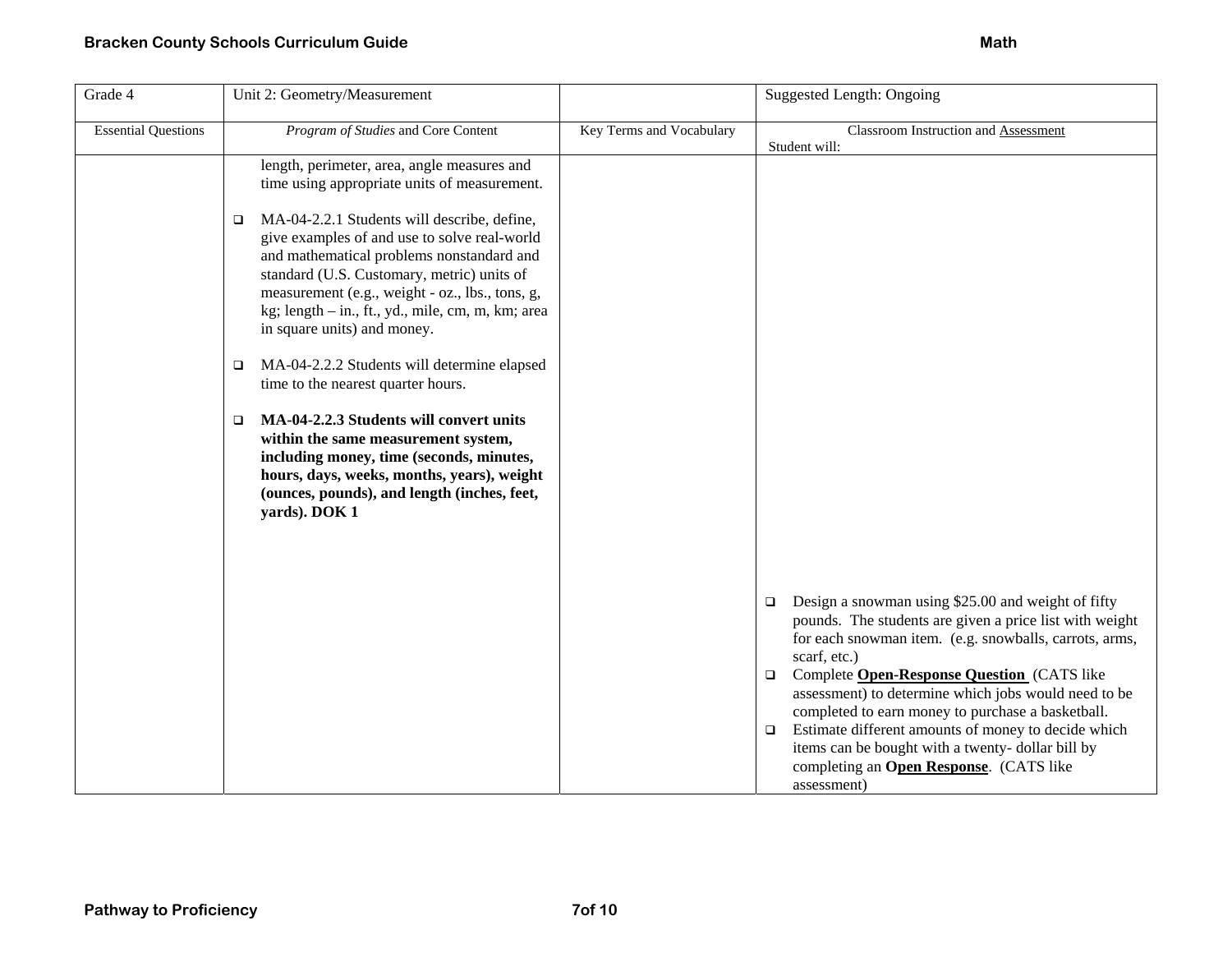| Grade 4  |                                                                                                           | Unit 3: Probability/Statistics                                                                                                                                                                                                                                                                                                                                                            | Suggested Length: Ongoing                                                                                       |                                                                                                                                                       |                                                |                                                                                                                                                                                                                                                                                                                                                                                                                                                                                                                                                                     |
|----------|-----------------------------------------------------------------------------------------------------------|-------------------------------------------------------------------------------------------------------------------------------------------------------------------------------------------------------------------------------------------------------------------------------------------------------------------------------------------------------------------------------------------|-----------------------------------------------------------------------------------------------------------------|-------------------------------------------------------------------------------------------------------------------------------------------------------|------------------------------------------------|---------------------------------------------------------------------------------------------------------------------------------------------------------------------------------------------------------------------------------------------------------------------------------------------------------------------------------------------------------------------------------------------------------------------------------------------------------------------------------------------------------------------------------------------------------------------|
|          | <b>Essential Questions</b>                                                                                | Program of Studies and Core Content                                                                                                                                                                                                                                                                                                                                                       |                                                                                                                 | Key Terms and Vocabulary                                                                                                                              |                                                | Classroom Instruction and Assessment<br>Student will:                                                                                                                                                                                                                                                                                                                                                                                                                                                                                                               |
|          |                                                                                                           | <b>Program of Studies</b>                                                                                                                                                                                                                                                                                                                                                                 |                                                                                                                 |                                                                                                                                                       |                                                |                                                                                                                                                                                                                                                                                                                                                                                                                                                                                                                                                                     |
| 1.<br>2. | How can I<br>analyze a given<br>set of data to<br>determine the<br>mean, median<br>and mode?<br>How can a | PS-1 explore circle graphs.<br>□<br>PS-2 choose appropriate means to collect and<br>represent data.<br>$\Box$ PS-3 explore line graphs to show change over<br>time.<br>PS-4 pose questions, collect, organize, and<br>$\Box$<br>display data.<br>PS-5 draw conclusions based on data.<br>$\Box$                                                                                           |                                                                                                                 |                                                                                                                                                       |                                                |                                                                                                                                                                                                                                                                                                                                                                                                                                                                                                                                                                     |
|          | graph be used to<br>represent and<br>interpret data?                                                      | PS-6 make predictions to determine the<br>$\Box$<br>fairness of possible outcomes of simple<br>probability experiments using a variety of<br>appropriate manipulatives.                                                                                                                                                                                                                   |                                                                                                                 |                                                                                                                                                       |                                                |                                                                                                                                                                                                                                                                                                                                                                                                                                                                                                                                                                     |
| 3.       | How can I<br>describe the<br>probability of<br>an event?                                                  | $\Box$ PS-7 use counting techniques and/or tables to<br>explore probability experiments.<br><b>Core Content</b>                                                                                                                                                                                                                                                                           |                                                                                                                 |                                                                                                                                                       |                                                |                                                                                                                                                                                                                                                                                                                                                                                                                                                                                                                                                                     |
| 4.       | How can I<br>represent the<br>probability<br>outcomes?                                                    | MA-04-4.1.1Students will analyze and<br>make inferences from data displays<br>(drawings, tables/charts, tally tables,<br>pictographs, bar graphs, circle graphs, line<br>plots, Venn diagrams). DOK 3<br>MA-04-4.1.2 Students will collect data.<br>□<br>MA-04-4.1.2 Students will construct data<br>□<br>displays (pictographs, bar graphs, line<br>plots, Venn diagrams, tables). DOK 2 | $\Box$<br>$\Box$<br>$\Box$<br>$\Box$<br>$\Box$<br>$\Box$<br>$\Box$<br>$\Box$<br>$\Box$<br>$\Box$<br>$\Box$<br>□ | Pictograph<br>Bar graph<br>Line graph<br>Coordinate<br>Ordered pair<br>Plot<br>Coordinate plane<br>Y-axis<br>X-axis<br>Axes<br>Origin<br>Y-coordinate | $\Box$<br>$\Box$<br>$\Box$<br>$\Box$<br>$\Box$ | Produce a table, graph, or organized list from given data<br>and interpret the data to predict the probability of what<br>the next bag of candy will be. Bag of Candy-Open<br><b>Response.</b> (CATS like assessment)<br>Determine if the graph correctly displays the data from a<br>chart. Fruit Punch- Open Response. (CATS like<br>assessment)<br>Use graphs to compare a given set of data.<br>Plot and discover ordered pairs on a grid by playing<br>"Coordinate Hide and Seek" (Battleship)<br>Practice plotting points by playing "Graph Tick-Tac-<br>Toe. |
|          |                                                                                                           | MA-04-4.2.1 Students will determine the<br>□                                                                                                                                                                                                                                                                                                                                              | ◻<br>$\Box$<br>$\Box$                                                                                           | X-coordinate<br>Average<br>Mean                                                                                                                       | □                                              | Define the meaning of mean, median, and mode.                                                                                                                                                                                                                                                                                                                                                                                                                                                                                                                       |
|          |                                                                                                           | median, mode (for a data set with more than                                                                                                                                                                                                                                                                                                                                               |                                                                                                                 |                                                                                                                                                       | $\Box$                                         | Illustrate the mean of a given set of data by making a                                                                                                                                                                                                                                                                                                                                                                                                                                                                                                              |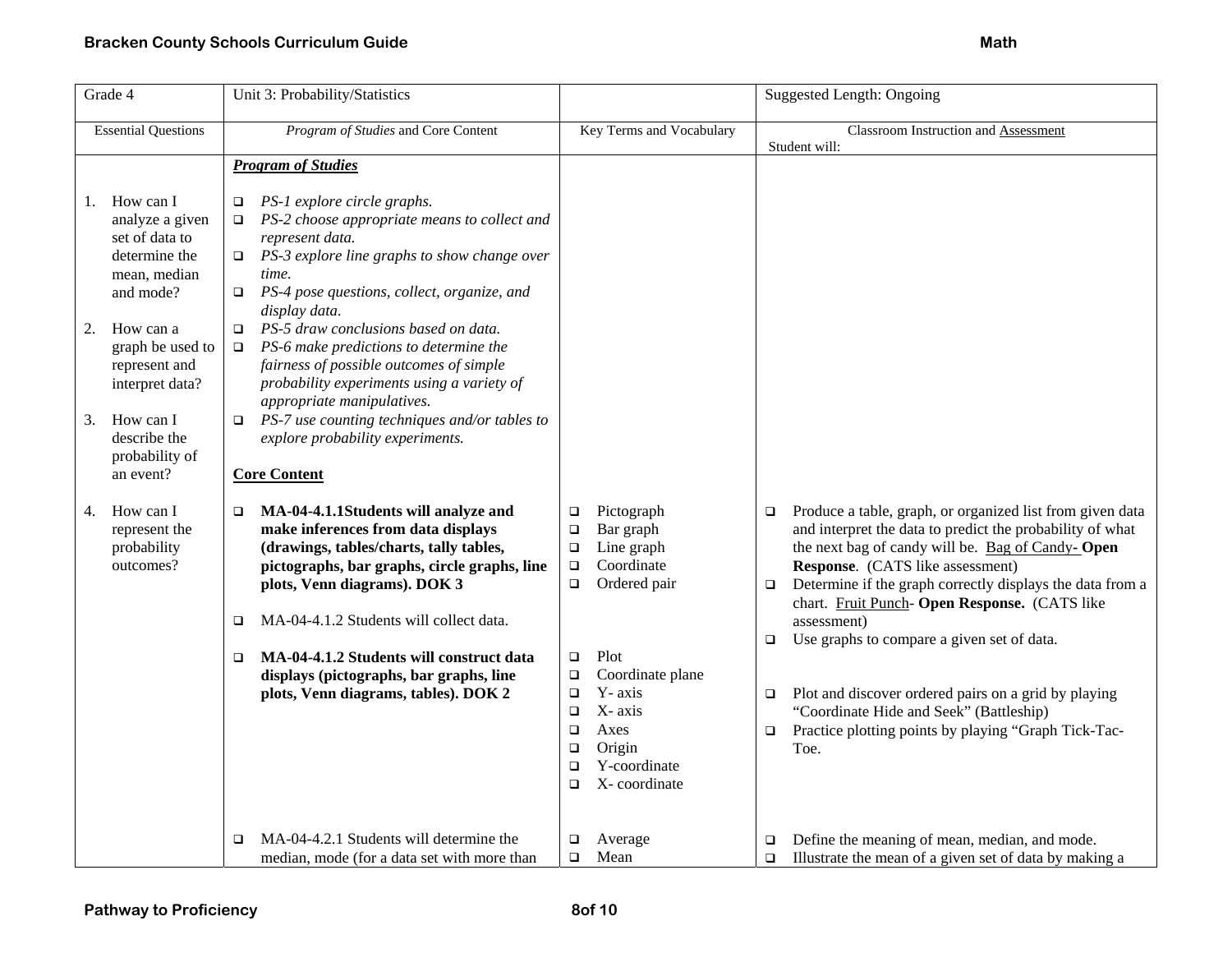| Grade 4                    | Unit 3: Probability/Statistics                                                                                                                             |                                                                                          | Suggested Length: Ongoing                                                                       |
|----------------------------|------------------------------------------------------------------------------------------------------------------------------------------------------------|------------------------------------------------------------------------------------------|-------------------------------------------------------------------------------------------------|
| <b>Essential Questions</b> | Program of Studies and Core Content                                                                                                                        | Key Terms and Vocabulary                                                                 | Classroom Instruction and Assessment                                                            |
|                            |                                                                                                                                                            |                                                                                          | Student will:                                                                                   |
|                            | one mode), and range of a set of data.                                                                                                                     | Median<br>□                                                                              | bar graph.                                                                                      |
|                            |                                                                                                                                                            | Mode<br>□                                                                                |                                                                                                 |
|                            | MA-04-4.3.1 Students will pose questions<br>$\Box$<br>that can be answered by collecting data.                                                             |                                                                                          | Conduct a survey and organize their information in<br>□<br>graph form.                          |
|                            | MA-04-4.4.1 Students will determine all<br>□<br>possible outcomes of an activity/event with<br>up to six possible outcomes. DOK 2                          | Outcome<br>□                                                                             | Participate in the Game Factory simulation to check the<br>□<br>outcomes and fairness of games. |
|                            | MA-04-4.4.2 Students will determine the<br>$\Box$<br>likelihood of an event and the probability<br>of an event (expressed as a fraction). DOK              | Probability<br>□<br>Prediction<br>□<br>Likely<br>$\Box$<br>Certain<br>□<br>Unlikely<br>◻ |                                                                                                 |
|                            | MA-04-4.4.3 Students will describe and give<br>$\Box$<br>examples of the probability of an unlikely<br>event (near zero) and a likely event (near<br>one). | Impossible<br>□                                                                          |                                                                                                 |

| Grade 4                                                                                                                                     | Unit 4: Algebraic Ideas                                                                                                                                                                                                                                                                                                                                                |                          | Suggested Length: Ongoing                                      |
|---------------------------------------------------------------------------------------------------------------------------------------------|------------------------------------------------------------------------------------------------------------------------------------------------------------------------------------------------------------------------------------------------------------------------------------------------------------------------------------------------------------------------|--------------------------|----------------------------------------------------------------|
| <b>Essential Questions</b>                                                                                                                  | Program of Studies and Core Content                                                                                                                                                                                                                                                                                                                                    | Key Terms and Vocabulary | <b>Classroom Instruction and Assessment</b><br>Student will:   |
|                                                                                                                                             | <b>Program of Studies</b>                                                                                                                                                                                                                                                                                                                                              |                          |                                                                |
| How can I<br>determine the<br>rules to extend a<br>pattern?<br>How do I use<br>ordered pairs to<br>name points on<br>a coordinate<br>plane? | A-1 compare and contrast number patterns.<br>A-2 explore variables and solve equations<br>using variables<br>A-3 formulate rules for number relationships.<br>A-4 graph points on a number line.<br>A-5 represent and describe relationships<br>through the use of variables, ordered pairs,<br>lists in tables, plots on graphs, and patterns.<br><b>Core Content</b> |                          |                                                                |
| How can using                                                                                                                               | MA-04-5.1.1 Students will extend patterns<br>$\Box$                                                                                                                                                                                                                                                                                                                    | Integers                 | Extend and explain the number patterns on the <b>Open</b><br>◻ |